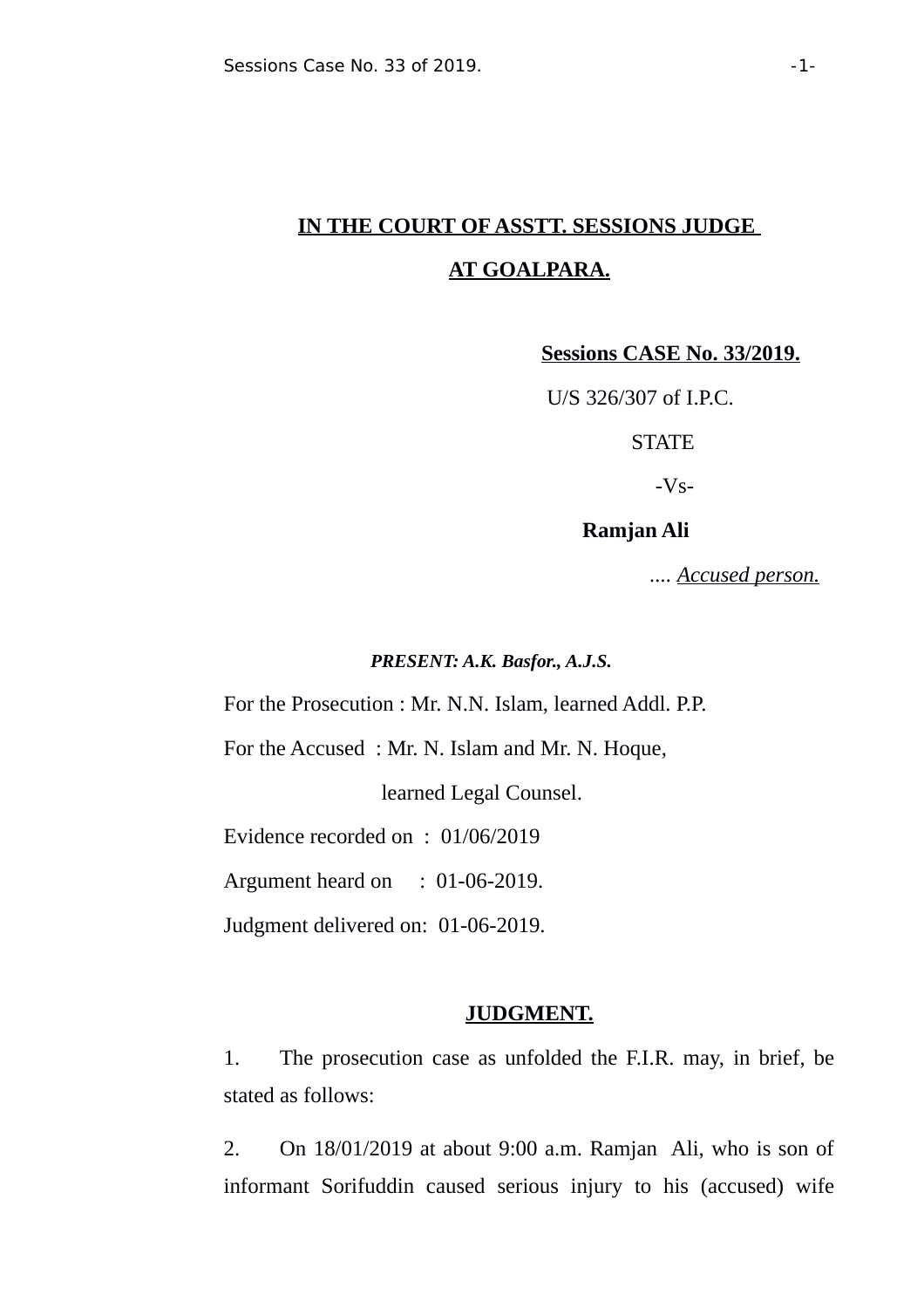namely Aziran Nessa with a spade and thereby caused serious injury on her head and other parts of her body with intent to kill her.

This is the precise incident which had led to the lodgment of the FIR by the informant.

3. On the basis of the aforesaid FIR, a case being Lakhipur P.S. Case No. 30/2019 u/s 447/326/307 of I.P.C. came to be registered and investigation was also conducted. During investigation, the alleged victim woman was medically examined and her statement was also recorded. The available witnesses were examined and the accused Ramjan Ali was arrested and forwarded to custody. The I.O. also seized a Spade from the place of occurrence. Finally, the investigation culminated into the submission of the charge-sheet against the present accused person u/s 447/326/307 of I.P.C.

4. On appearance of the accused, copies of relevant documents were furnished to the accused person in compliance of the provision of section 207 of Cr.P.C. and the case being one triable exclusively by the learned Court of Sessions, the same was committed to the learned Court of Sessions for trial whereupon the same was again retransmitted to this Court for trial on 07-04-2019.

5. Having heard both sides and considering the materials on record, charges u/s 326/307 of I.P.C. has been formally framed against the accused person and the contents of said charges have been read over and explained to the accused to which he pleaded not guilty and claimed to be tried.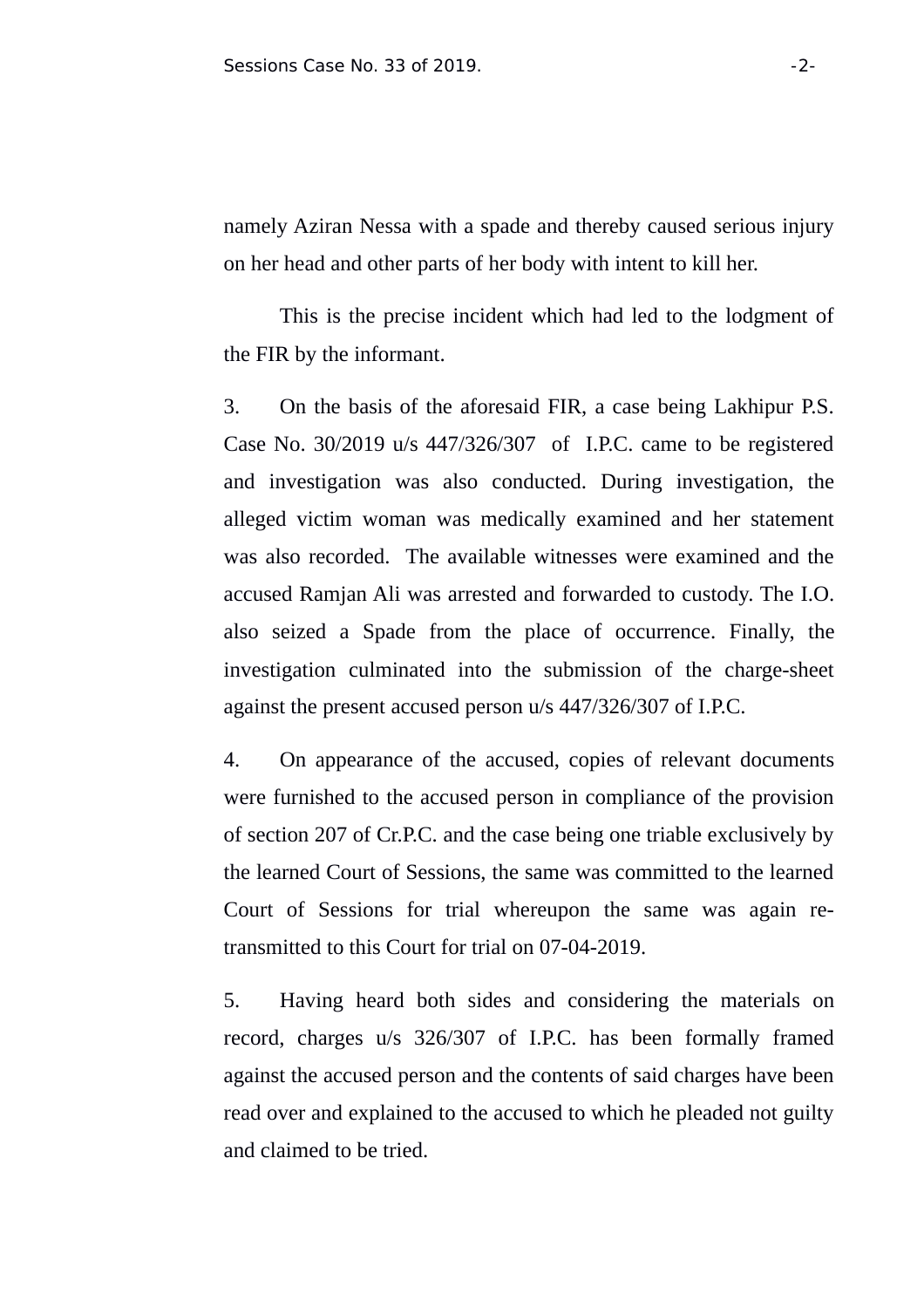6. During trial, the prosecution examined three witnesses including the informant and the alleged victim of the case. Defence adduced no evidence and stood the plea of total denial. On closure of the prosecution evidence, the accused person has been examined u/s 313 of Cr.P.C. I have heard the argument advanced by learned counsels for both sides.

## 7. **POINT FOR DETERMINAION:**

(1) Whether the accused person on 18-01-2019 at about 9-00 a.m. at village Manash Reserve under Lakhipur Police Station, voluntarily caused grievous hurt to Aziran Nessa, with a sharp weapon i.e., spade which is a dangerous weapon for cutting, as alleged, and thereby committed an offence punishable u/s 326 of I.P.C. ?

(2) Whether the accused person at the aforesaid relevant time and place, voluntarily caused grievous hurt to said Aziran Nessa, with such intention or knowledge and under the circumstances that if by his above act had caused death of Aziran Nessa, would have been guilty of culpable homicide not amounting to murder (and that he caused grievous hurt) to the said Aziran Nessa, as alleged, and thereby committed an offence punishable u/s 307 of I.P.C. ?

#### **DISCUSSIONS, DECISIONS AND REASONS THEREOF:**

8. **P.W.-1, Sorifuddin**, who is informant of the case and who is father of the accused, deposed that on 18/01/2019 at about 9:00 a.m. when he was absent in his house, an altercation took place between the accused and his wife Aziran Nessa at their home. Having heard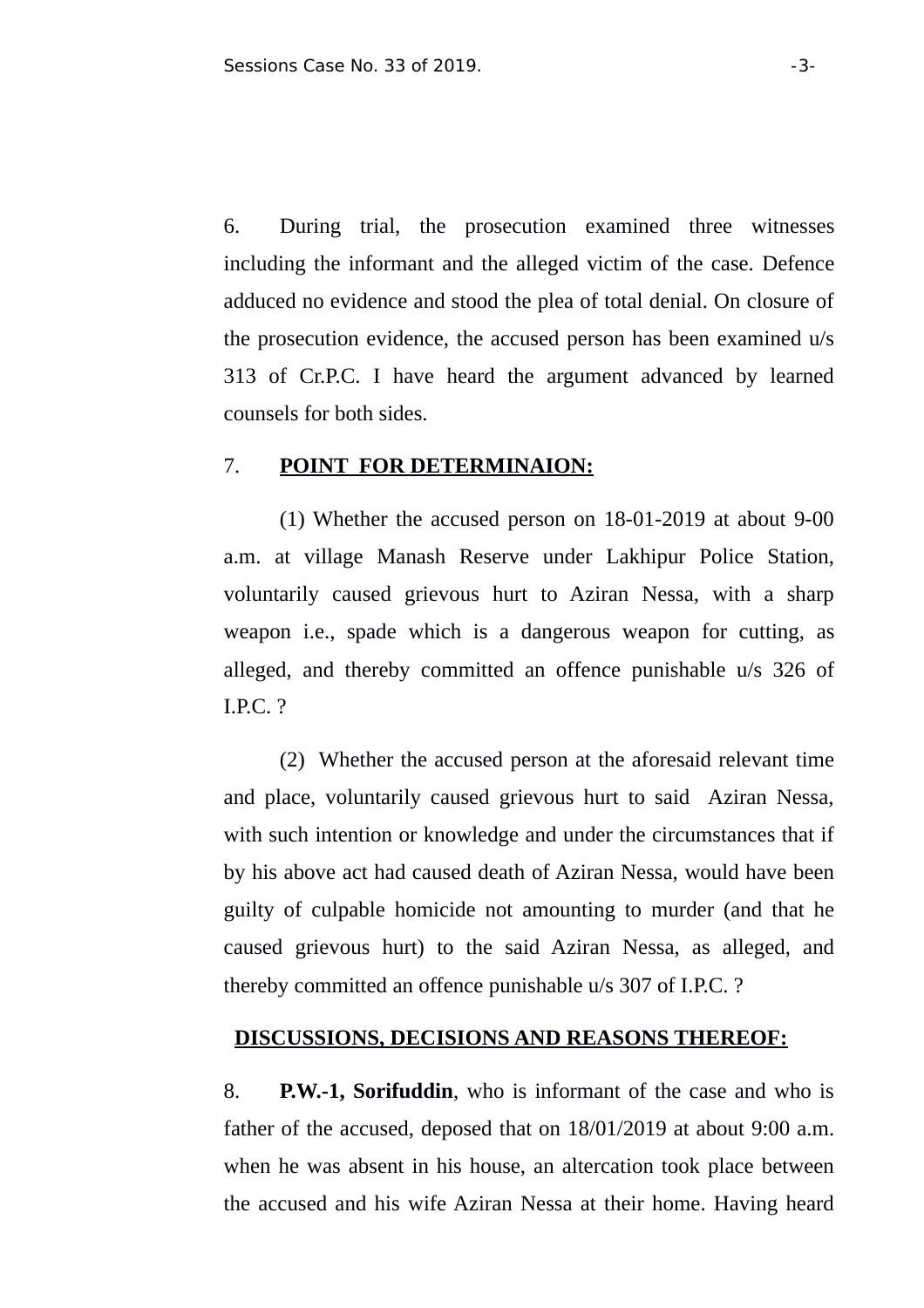hue and cry, some other neighbouring people came to the place of occurrence and broke their quarrel by keeping them aside and then Aziran Nessa fell down and sustained injury on her head. He further deposed that the village people informed the matter to him in exaggerated form and accordingly he lodged an FIR at Lakhipur Police Station. Ext.-1 is the FIR and Ext.-1(1) is his signature.

9. **P.W.2, Aziran Nessa,** who is victim of the case, deposed that on 18/01/2019 at about 9:00 a.m. an altercation took place between her and her accused husband regarding some domestic matter. Having heard hue and cry, the neighbouring people came forward and broke their quarrel by keeping them aside and then she fell down and sustained injury on her head. She further clearly deposed that the accused did not beat her.

 She further deposed that presently they have amicably settled the matter which took place out of their misunderstanding and they all are living peacefully, and so, she has no grievance against her accused husband.

10. **P.W.3, Sanowar Hussain,** who is cousin of the informant, deposed that on 18/01/2019 at about 9:00 a.m. an altercation took place between the accused and his wife namely Aziran Nessa at their home, and having heard hue and cry, he and some other neighbouring people went to the place of occurrence and broke their quarrel by keeping them aside and then Aziran Nessa fell down and sustained slight injury on her head. He further clearly deposed that he did not see the accused beating his wife.

These are the evidence on record.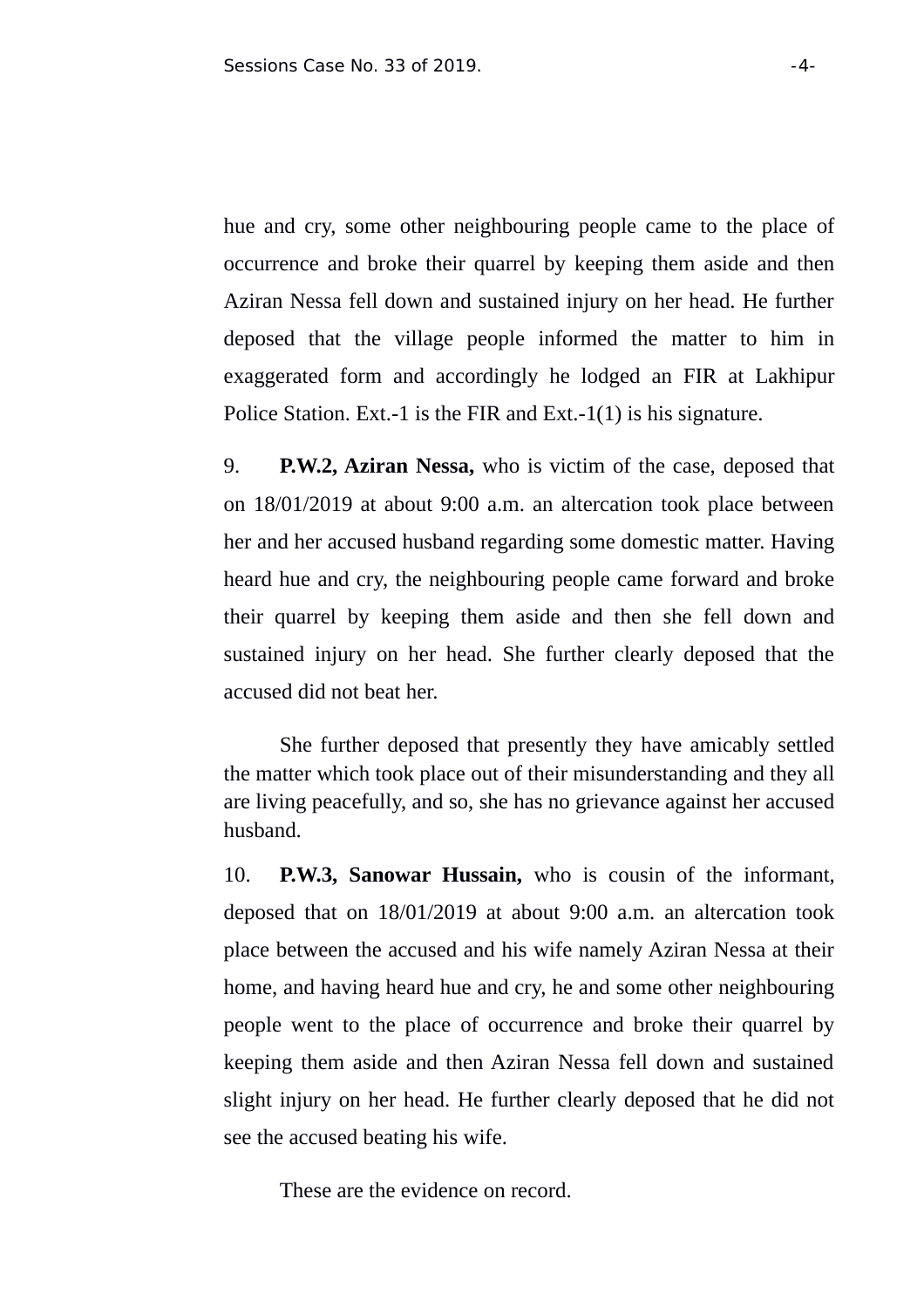11. On perusal of evidence of P.Ws., particularly the evidence of P.W.1 and P.W.2, who are most important and vital witnesses of the case, being informant and the victim, respectively of the case, I found no material to hold the accused person guilty under section 326/307 of I.P.C. as because none of the P.Ws. including P.W.3 in their evidence has implicated the accused person under the said charges brought against him. None of the P.Ws. has supported the case of prosecution. P.W.1 even has not supported the version of his FIR. In short, I would say that none of the P.Ws. has stated that the accused person inflicted injury or cut injury to the victim as alleged in the FIR. It also clearly appears to me that the alleged victim sustained injury as she fell down when the neighboring people tried to broke the quarrel between the accused and the victim by keeping them aside.

12. In the light of aforesaid discussions, I am of the firm view that the prosecution has totally failed to lead cogent and convincing evidence on record to bring home the charges u/s 326/307 of IPIC against the accused person. The case of the prosecution is therefore held to have failed. Accused person is not found guilty of the offences as charged and as such acquitted of the same and set at his liberty forthwith.

The seized spade be confiscated to the State.

13. The accused person is directed to furnish bail bond as required u/s 437-A of Cr. P.C.

14. The case stands disposed of on contest.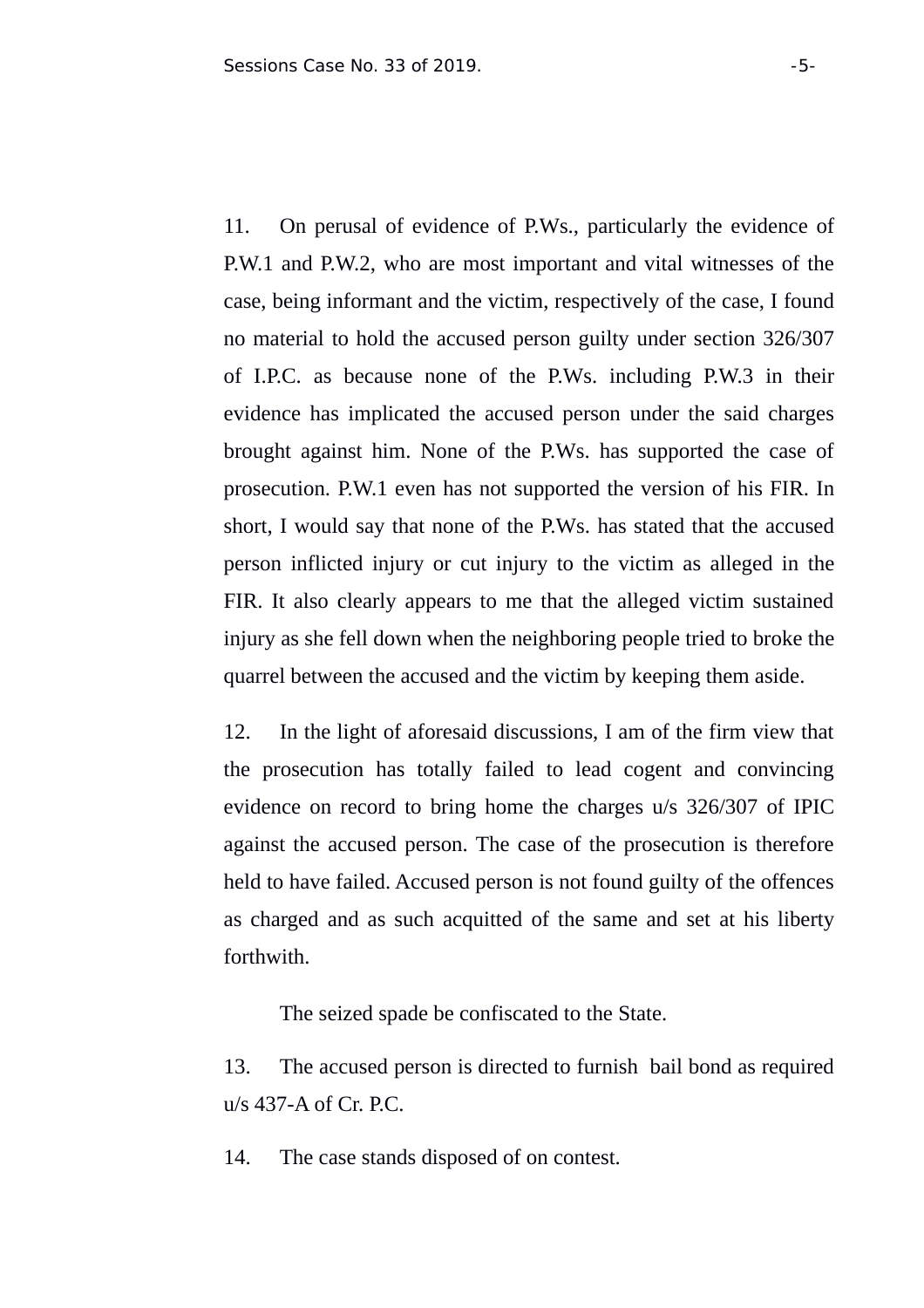15. Forward a copy of this judgment to the District Magistrate in compliance of section 365 of Cr.P.C.

**Given under my hand and the seal of this Court on this 01st day of June, 2019.** 

**Dictated and corrected by me: (A. K. Basfor, A.J.S.)** 

**Asstt. Sessions Judge, Goalpara, Assam.**

 **Asstt. Sessions Judge, Goalpara**

 **…. Appendix..**